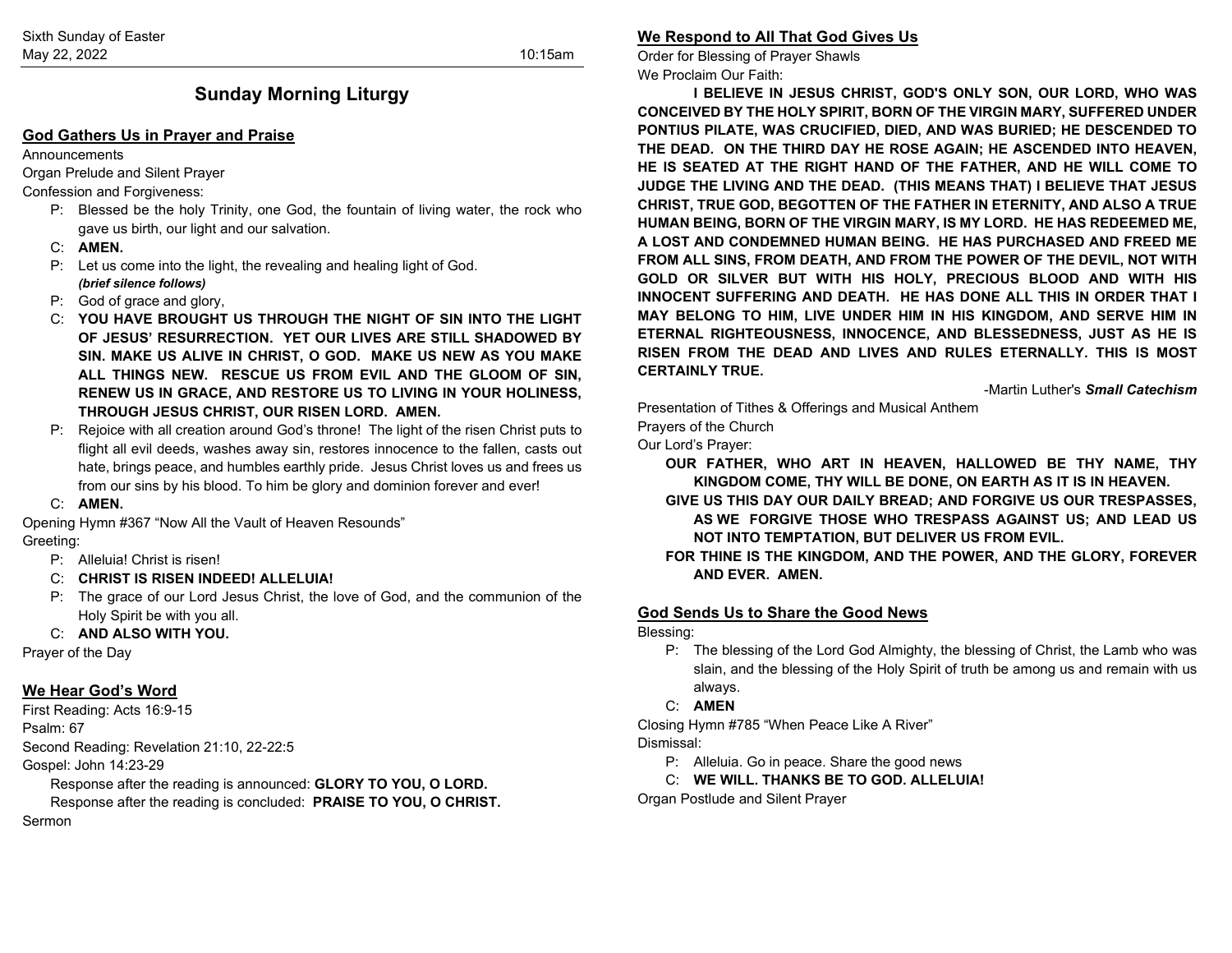# **Saint John's Evangelical Lutheran Church**

**Berrysburg, PA**

**717-362-9519**

**[stjohnhillchurch@frontier.com](mailto:stjohnhillchurch@frontier.com) | [www.stjohnhillchurch.org](http://www.stjohnhillchurch.org/)**

# **Our Mission**

*St. John congregation, responding to the call of the Holy Spirit through the Gospel, unites together to preach and teach the Word, administer the sacraments, and carry out God's mission. With God's guidance and grace, we strive to boldly proclaim by word and action the reconciling Gospel of Jesus: Working together for justice and peace, and caring for those in need in our community and world. We invite everyone to join us wherever you are on your faith journey.*

*Adopted December 8, 2013*

# **Serving Today**

| The Rev. Thomas G. Bruner, Jr. | Pastor                    |
|--------------------------------|---------------------------|
| Laurie Little                  | Young Christians Minister |
| Carol Hubler                   | Organist                  |
| Amy Gehring                    | Lector                    |
| Roy Henry                      | <b>Council President</b>  |

For the month of May, our *Celebrate* lectionary bulletin inserts are sponsored by Tim & Lori Motter in honor of the marriage of their daughter Shannon Motter to Aaron Troutman on May 14, 2022. Our support of **Tree 4 Hope** is sponsored by Chris & Dana Klouser in Honor of our Risen Savior in joyful anticipation of the birth of our grandson, Cooper, later this month. The support of one pastor for one month in the *Konde Diocese of the Evangelical Lutheran Church in Tanzania* is sponsored by Dale and Carol Hassinger for the Glory of God and the Founding Fathers that provided stability to enable us to continue our works of the church.

Welcome to all who are worshipping with us this morning. If you are a visitor, please sign our guest book in the foyer, and please worship with us again and join in other congregational family activities!

## **Today, Sunday, May 22**

- 9am Adult Bible Study (On Zoom)
- 9am SONDay Celebration (In-Person) Masking and safe distancing are required for everyone present – both adults and young persons – to do our best to protect our (unvaccinated per current guidelines) younger congregational family members!
- 9am Confirmation Class (In-Person)
- 9am Youth Group Bible Time (In-Person)

10:15am Worship, Including Celebration Time with Miss Laurie for Young Persons In-Person (In-Person and On Zoom) – In keeping with current guidance from the Centers for Disease Control and Prevention for Dauphin County, masks are not required for anyone gathering upstairs for worship, but they remain an option for everyone.

#### **Monday, May 23**

*9-10:30am* Pastor Tom's Office Hours

### **Tuesday, May 24**

8-9:30am Pastor Tom's Office Hours

5:30pm Combined First Work Night for the Annual Strawberry Festival and Church Outside Property Work Night (As we have done successfully now for several years, we are again putting what had in past years been two annual work nights together into one slightly longer evening, but lots of help will be needed! Please come and help, and please bring along your favorite cleaning supplies and yard tools.)

## **Wednesday, May 25**

8am-12pm Pastor Tom's Office Hours 6:30-8pm Midweek Bible Study

## **Thursday, May 26**

Ascension of Our Lord

8am-12pm Pastor Tom's Office Hours

- 7pm Kelsey Henninger Receives *St. John's Scholarship for Faith and Education*  at Upper Dauphin Area High School Class Night
- 7pm Liturgy of Holy Communion (This festival, coming on the 40th day of the Easter season, recalls the end of the 40 days of appearances of the Risen Jesus to his disciples, and his ascension into heaven. *Worship will be held upstairs this year.*)

## **Friday, May 27**

8-9:30am Pastor Tom's Office Hours

## **Saturday, May 28**

Pastor Tom's Weekly Day Off

## **Next Sunday, May 29**

Seventh Sunday of Easter

- *8:45am* Adult Bible Study (On Zoom)
- *9:30am* SONDay Celebration (In-Person) Masking and safe distancing are required for everyone present – both adults and young persons – to do our best to protect our (unvaccinated per current guidelines) younger congregational family members!
- *9:30am OUTDOOR WORSHIP IN THE PAVILION* (In-Person and On Zoom) *(We will have approximately 100 well-spaced metal chairs set up in advance, but anyone who would prefer to do so is also welcome to bring along their own camp chairs to create their own seating. Please keep in mind that this will be an outdoor service on a Hill known for its cool breezes – be sure to dress warmly and bring a sweater or jacket!)*